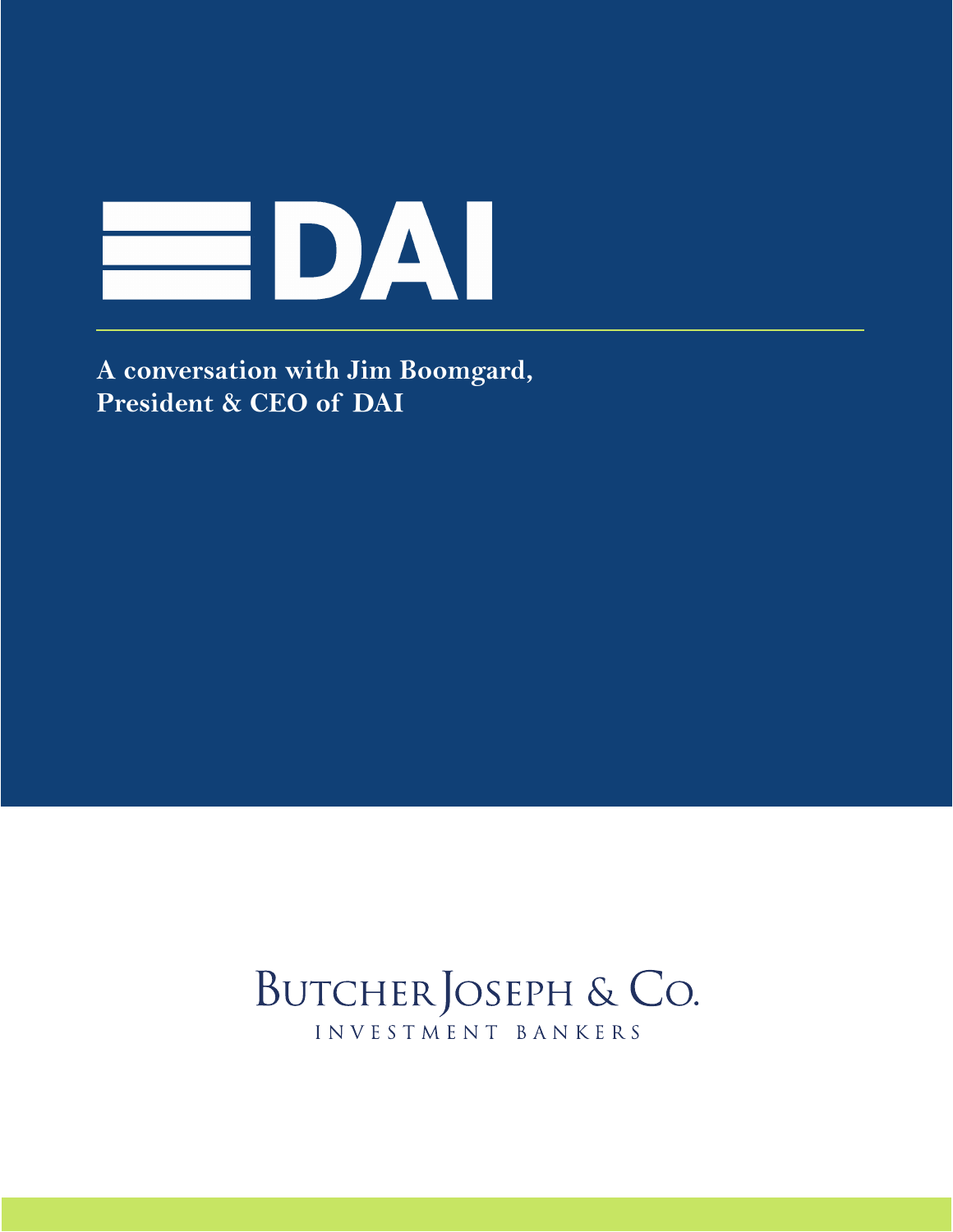# **BUTCHER** OSEPH

For more than 40 years, [DAI](http://bit.ly/2LItBOF) has worked on the front lines of international development, helping poor and middle-income countries to tackle challenges caused by inefficient markets, ineffective governance, and instability. Operating globally from their offices headquarters located in Bethesda, MD and additional corporate locations in the UK, Belgium, Nigeria, and elsewhere, [DAI](http://bit.ly/2LItBOF) has worked in more than 150 countries and has a strong presence in Africa, Central America, the Middle East, and Asia.

The company has been employee owned since its inception in 1970, and over the years, broad-based employee ownership has become fundamental to the firm's culture. Prior to February 2016, ownership was limited to U.S.-based employees eligible to participate in its [Employee Stock Ownership Plan](http://bit.ly/30WlZvO) (ESOP).

As DAI expanded its global footprint, the company's leadership team, Board of Directors and their advisors worked together to discover a new ownership structure that would be broad-based, accommodate an increasingly global workforce, and more closely tie employee-investors to the mission and performance of the company.



**Jim Boomgard**, President & CEO of [DAI,](http://bit.ly/2LItBOF) has worked on the forefront of economic development issues for more than 30 years in more than 30 countries. We sat down with Jim for a Q&A to discuss his company's mission, his outlook on the industry and the future of international development.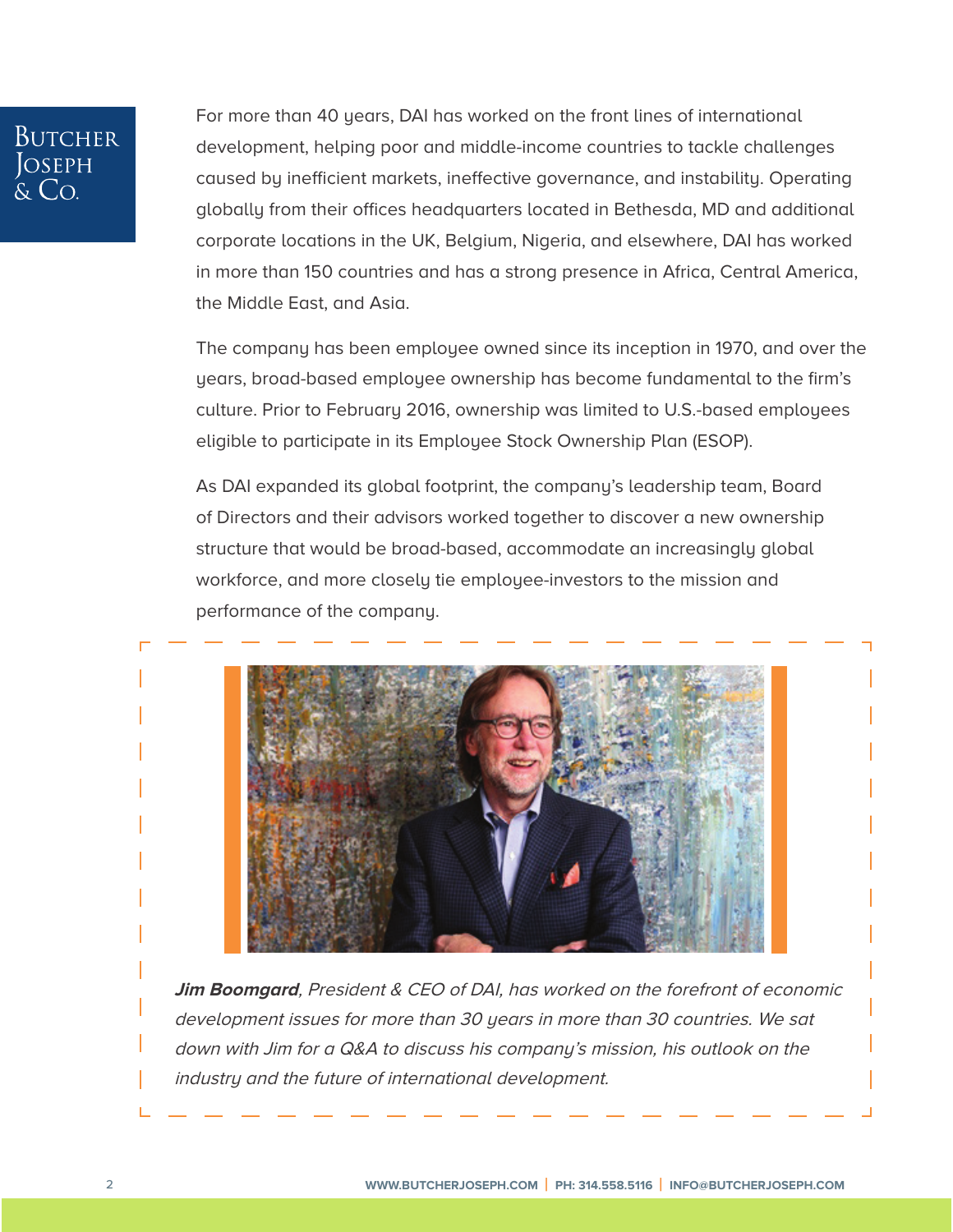## **Who is your typical customer?**

[DAI](http://bit.ly/2LItBOF) is a mission-driven company in a business that most don't even realize exists. We work to deliver foreign aid from government agencies (mainly from the US, UK, and European Union) to support development initiatives focused on essentials like water and natural resources management and private sector development. We make sure that our foreign development assistance dollars, pounds and Euros are well spent to achieve the greatest possible impact.

Our clients represent a broad range of stakeholders including international development agencies and lending institutions, private corporations and philanthropies, and national governments. We partner with change agents all over the world to help translate their expenditures and investments into impact.

We're currently working to expand our work for clients from the private sector. We believe strongly in the importance of global responsibilities balanced by strong, local grassroots support.

*"Our mission is to make a difference in the world by helping people improve their lives."*

— *Jim Boomgard*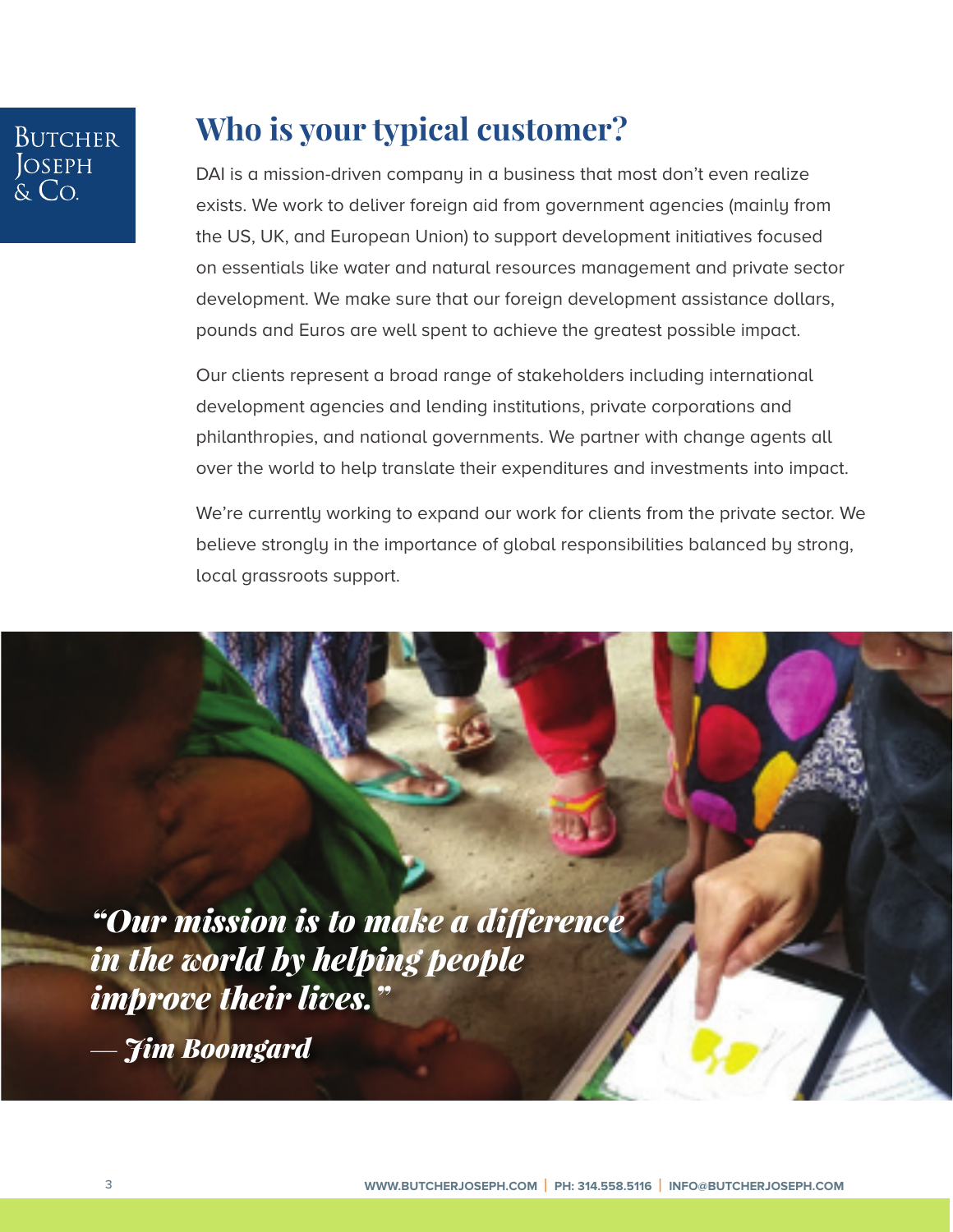### **How are you positioning DAI for growth in the future?**

We have two priorities:

- 1. To expand and diversify our traditional donor customer base and continue looking for other business opportunities, particularly those in the private sector. We have been reasonably successful at diversification in the past but we plan to make this an even greater focus in the future.
- 2. To continually plan for a future that may look different from the past. There's always the possibility for governments to reduce support for foreign assistance and we need to be prepared for that scenario so that we can continue to support our mission.

## **What challenges do you think your company is likely to face in the future?**

Our markets are heavily dependent on policy and the nature of the political atmosphere. Anytime things become volatile, there will be uncertainty in our markets so there is always going to be a concern for us there.

We also place great emphasis on making sure that the money spent is put to good use, not frittered away. We have invested in robust project and financial management systems to support the great people that work for us around the world. We also have an obligation to keep our people safe in more than 80 countries we are working in today. We need to continue to invest to maintain our high standards everywhere we operate.

In addition to all of that, there will always be spending issues. Most Americans believe that the federal government spends at least 10% of its budget on foreign aid. The reality of the situation is that it's closer to 0.3% and is not growing.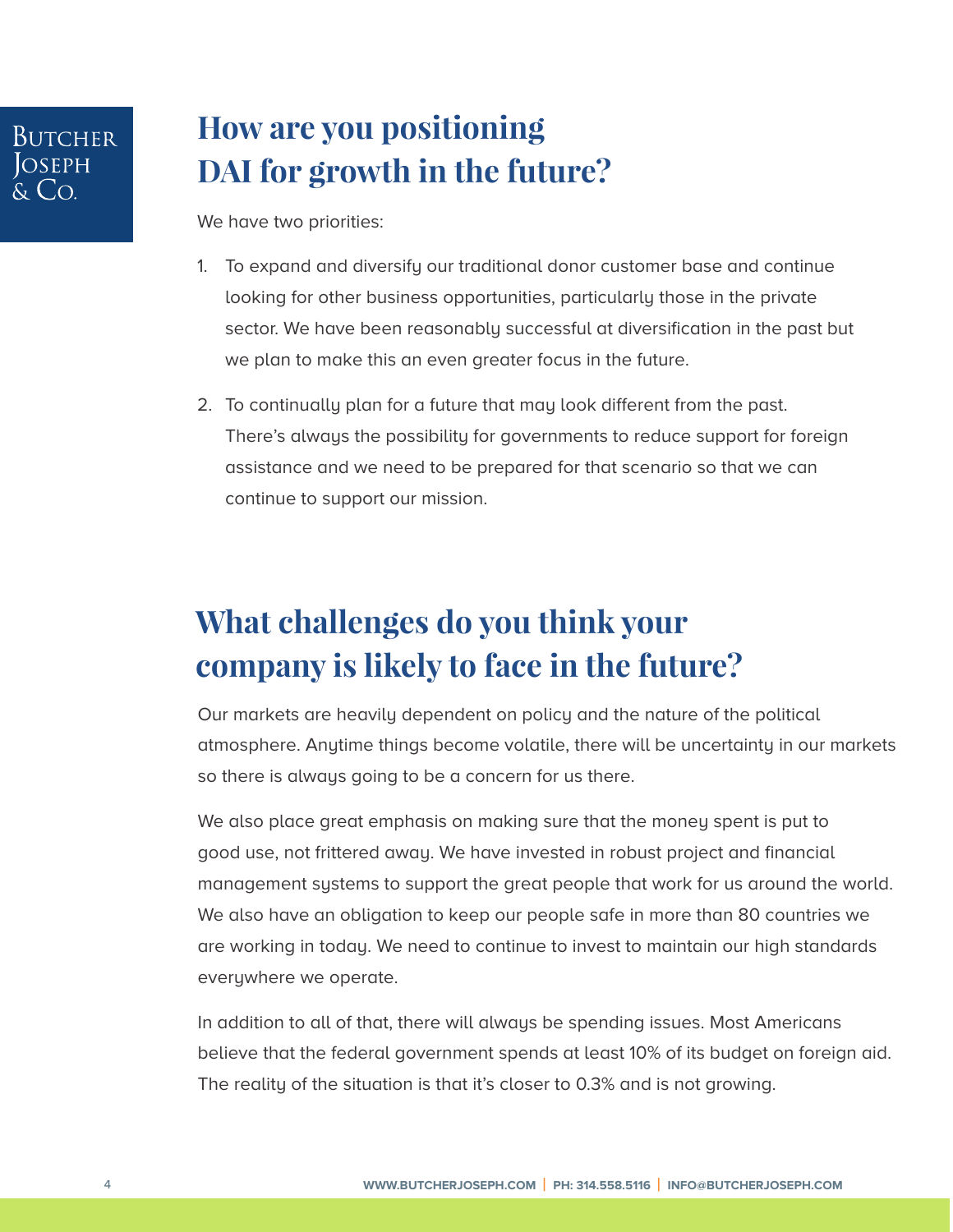#### **What are your goals for the company this year?**

First and foremost, we are a mission-driven business. Our mission is to make a difference in the world by helping people improve their lives. The more successful we are as a business, the greater development impact we can have around the world.

To achieve that, we must continue to grow and diversify to make sure we generate acceptable returns and steady year-over-year growth in share value for our employee owners.

#### **[DAI's](http://bit.ly/2LItBOF) MISSION & VALUES**

[DAI](http://bit.ly/2LItBOF) works on the front lines of global development by transforming ideas into action — action into impact. The company has a mission to make a lasting difference in the world by helping people improve their lives.

In everything [DAI](http://bit.ly/2LItBOF) does, it lives by the following core values: (1) Integrity, (2) Responsibility, (3) Excellence and (4) Global Citizenship